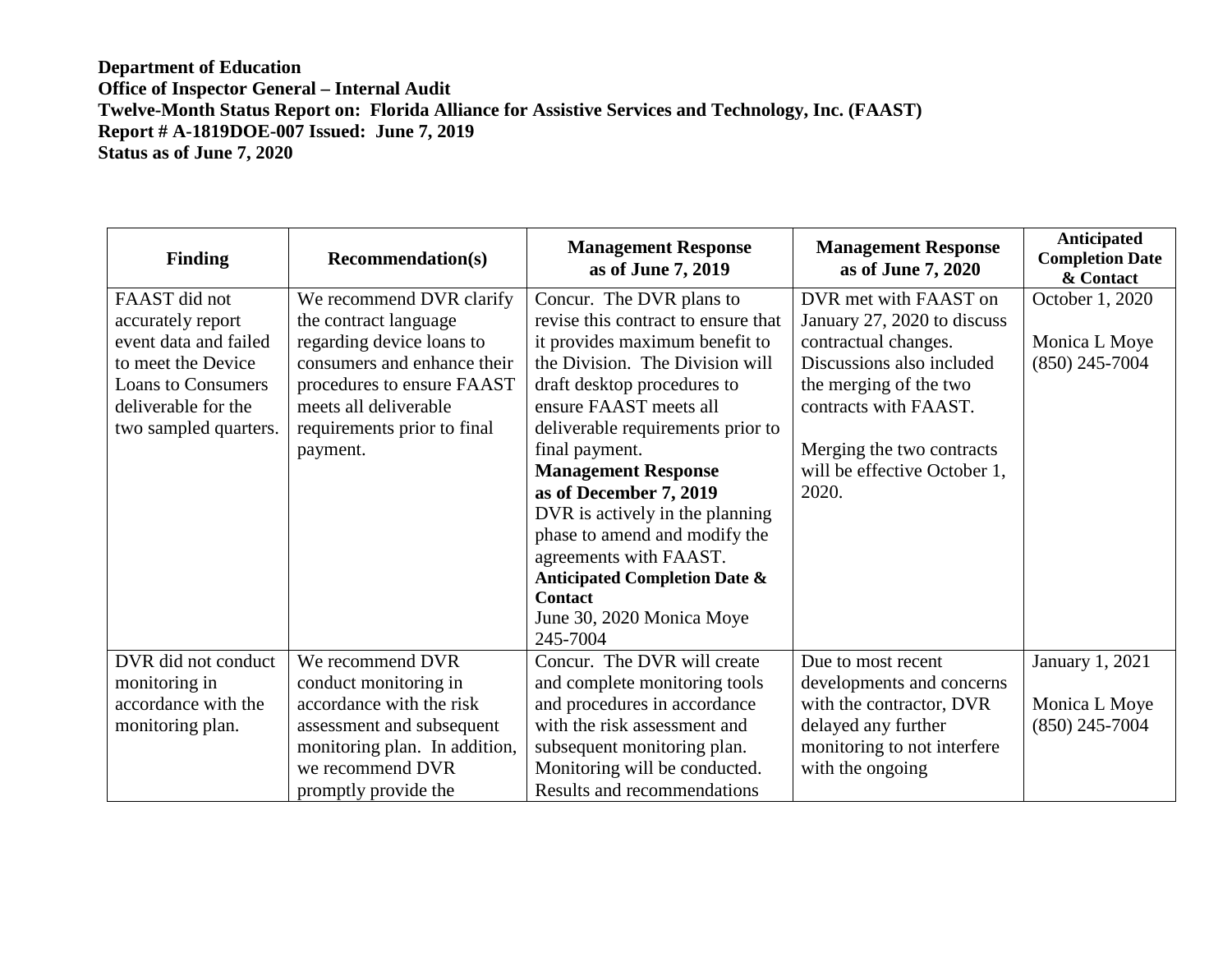| <b>Finding</b>                                                                                                                                                 | <b>Recommendation(s)</b>                                                                                                                                                                                                                                                                       | <b>Management Response</b><br>as of June 7, 2019                                                                                                                                                                                                                                                                                                                             | <b>Management Response</b><br>as of June 7, 2020                                                                                                                                                                                                                  | Anticipated<br><b>Completion Date</b><br>& Contact |
|----------------------------------------------------------------------------------------------------------------------------------------------------------------|------------------------------------------------------------------------------------------------------------------------------------------------------------------------------------------------------------------------------------------------------------------------------------------------|------------------------------------------------------------------------------------------------------------------------------------------------------------------------------------------------------------------------------------------------------------------------------------------------------------------------------------------------------------------------------|-------------------------------------------------------------------------------------------------------------------------------------------------------------------------------------------------------------------------------------------------------------------|----------------------------------------------------|
|                                                                                                                                                                | monitoring results and<br>recommendations for<br>improvement to FAAST and<br>ensure corrective action has<br>been initiated on noted<br>deficiencies.                                                                                                                                          | will be provided to FAAST, and<br>corrective actions on noted<br>deficiencies will be tracked.<br><b>Management Response</b><br>as of December 7, 2019<br>DVR is currently conducting a<br>desk monitoring of the GR and<br>HHS funded agreements with<br>FAAST.<br><b>Anticipated Completion Date &amp;</b><br><b>Contact</b><br>January 1, 2020<br>Monica Moye<br>245-7004 | investigations or duplicate<br>efforts.<br>In addition, DVR will be<br>developing a new<br>monitoring frequencies in<br>relations to the new contract<br>development.                                                                                             |                                                    |
| FAAST did not<br>accurately report<br>event data and failed<br>to meet the Device<br><b>Loans to Consumers</b><br>deliverable for the<br>two sampled quarters. | We recommend FAAST<br>streamline its data gathering<br>and reporting procedures to<br>ensure accuracy of reported<br>deliverables and maintain<br>adequate documentation to<br>support performance. If<br>FAAST makes adjustments<br>subsequent to an approved<br>invoice, they should provide | Concur. FAAST reports device<br>loans in accordance with the<br>standards established by the<br><b>Agency for Community Living</b><br>(ACL). FAAST will work<br>collaboratively with DVR to<br>revise contract language<br>regarding device loans to ensure<br>reporting procedures align                                                                                    | FAAST and DVR have<br>begun collaborative work to<br>establish new reporting<br>standards for device loan<br>deliverables that will meet<br><b>ACL</b> and DVR<br>requirements. The new<br>language will be<br>incorporated into the<br>upcoming contract renewal | 6/30/2020<br>Eric Reed<br>Deputy Director          |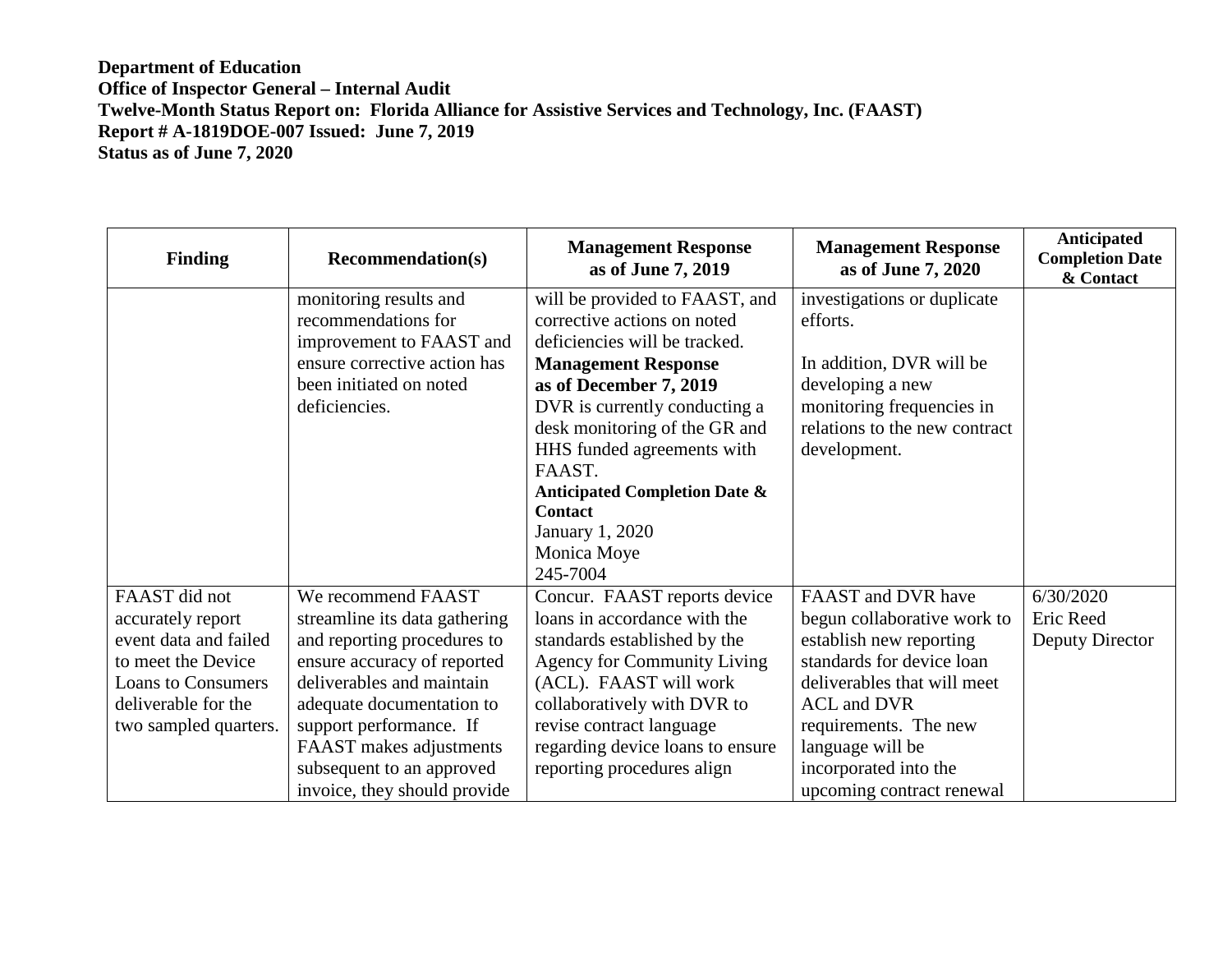| <b>Finding</b> | <b>Recommendation(s)</b>    | <b>Management Response</b><br>as of June 7, 2019 | <b>Management Response</b><br>as of June 7, 2020 | <b>Anticipated</b><br><b>Completion Date</b><br>& Contact |
|----------------|-----------------------------|--------------------------------------------------|--------------------------------------------------|-----------------------------------------------------------|
|                | an explanation and          | appropriately to contractual                     | on July 1, 2020. However,                        |                                                           |
|                | supporting documentation to | requirements.                                    | if the current contract                          |                                                           |
|                | DVR.                        | <b>Management Response</b>                       | language is extended from                        |                                                           |
|                |                             | as of December 7, 2019                           | July $1 -$ Sept 30, 2020, to                     |                                                           |
|                |                             | FAAST continues to report                        | accommodate a proposed                           |                                                           |
|                |                             | device loans in accordance with                  | contract period change, the                      |                                                           |
|                |                             | the standards established by the                 | revised data collection and                      |                                                           |
|                |                             | <b>Agency for Community Living</b>               | reporting standards that                         |                                                           |
|                |                             | (ACL). FAAST understands the                     | address the documented                           |                                                           |
|                |                             | importance of ensuring that data                 | concerns will be determined                      |                                                           |
|                |                             | gathered for reporting is                        | and finalized by DVR and                         |                                                           |
|                |                             | compliant with both ACL and                      | FAAST by the October 1,                          |                                                           |
|                |                             | DVR. Revised language,                           | 2020 contract start date.                        |                                                           |
|                |                             | collaboratively written with                     |                                                  |                                                           |
|                |                             | DVR, will be a part of the new                   |                                                  |                                                           |
|                |                             | contract that will go into effect                |                                                  |                                                           |
|                |                             | July 1, 2020. This language will                 |                                                  |                                                           |
|                |                             | address the deliverable                          |                                                  |                                                           |
|                |                             | definitions, documentation and                   |                                                  |                                                           |
|                |                             | reporting to properly correct the                |                                                  |                                                           |
|                |                             | current concerns.                                |                                                  |                                                           |
|                |                             | Anticipated Completion Date &                    |                                                  |                                                           |
|                |                             | Contact                                          |                                                  |                                                           |